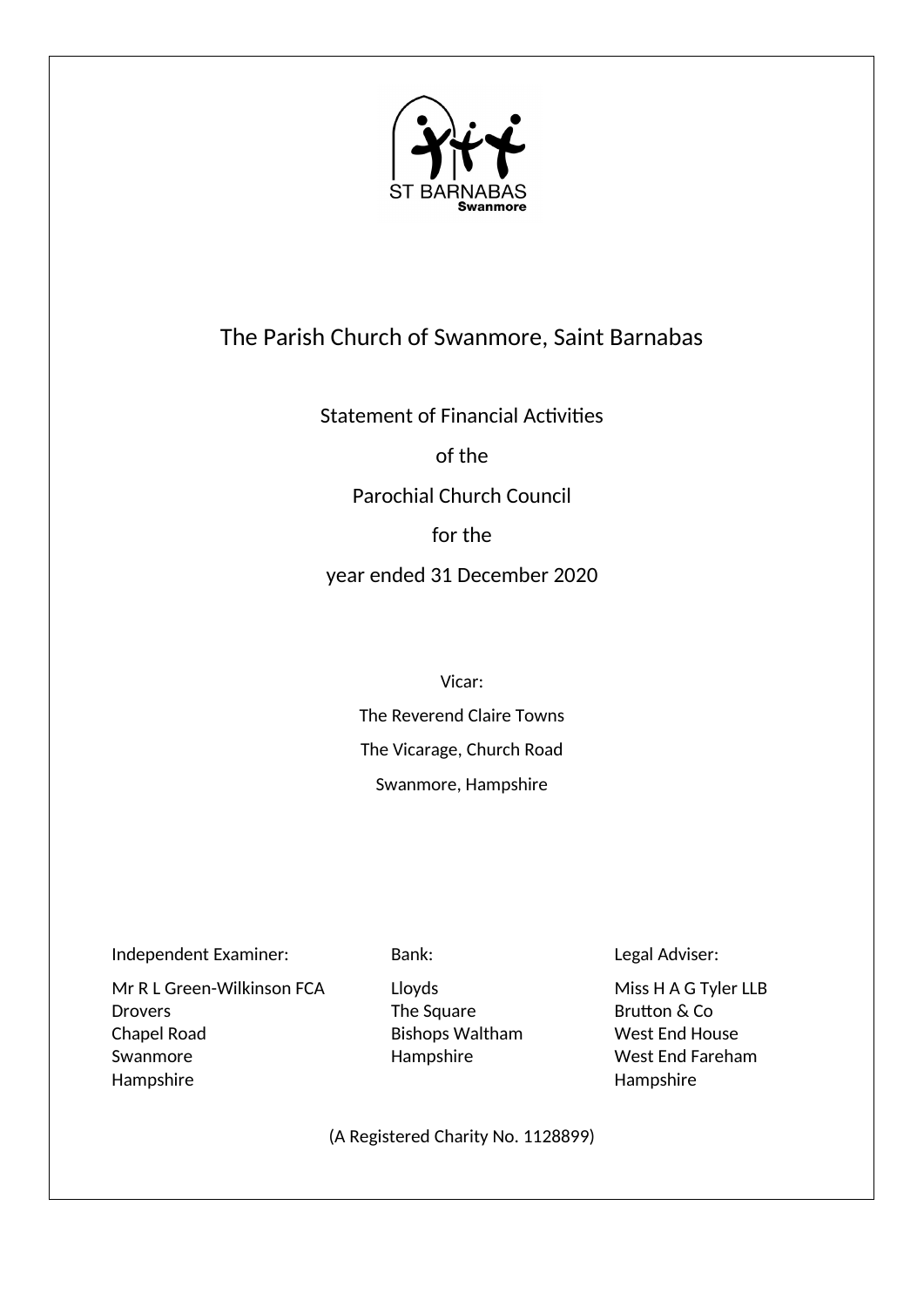# Independent examiner's report to the PCC of St Barnabas, Swanmore

I report on the accounts for the year ended 31st December 2020, which are set out on pages  $1$  to  $8$ .

# Respective responsibilities of the PCC and the examiner

As trustees of the charity, the members of the PCC are responsible for the preparation of the accounts. They consider that an audit is not required for this year under section 144(2) of the Charities Act 2011 (the 2011 Act) and that an independent examination is needed.

# **Basis of Independent Examiner's Statement**

My examination was carried out in accordance with the General Directions given by the Charity Commission. An examination includes a review of the accounting records kept by the charity and a comparison of the accounts presented with those records. It also includes consideration of any unusual items or disclosures in the accounts, and seeking explanations from the management committee concerning any such matters. The procedures undertaken do not provide all the evidence that would be required in a full audit, and consequently I do not express an audit opinion on the accounts.

# **Independent Examiner's Statement**

In connection with my examination, no matters have come to my attention:

- 1. which give me reasonable cause to believe that in any material respect the requirements:
	- to keep accounting records in accordance with s.130 of the 2011 Act or
	- to prepare accounts which accord with these accounting records have not been met; or

2. to which, in my opinion, attention should be drawn in order to enable a proper understanding of the accounts to be reached.

(Signed)

Date:  $15 - 4.71$ 

Richard Green-Wilkinson FCA Drovers, Chapel Road Swanmore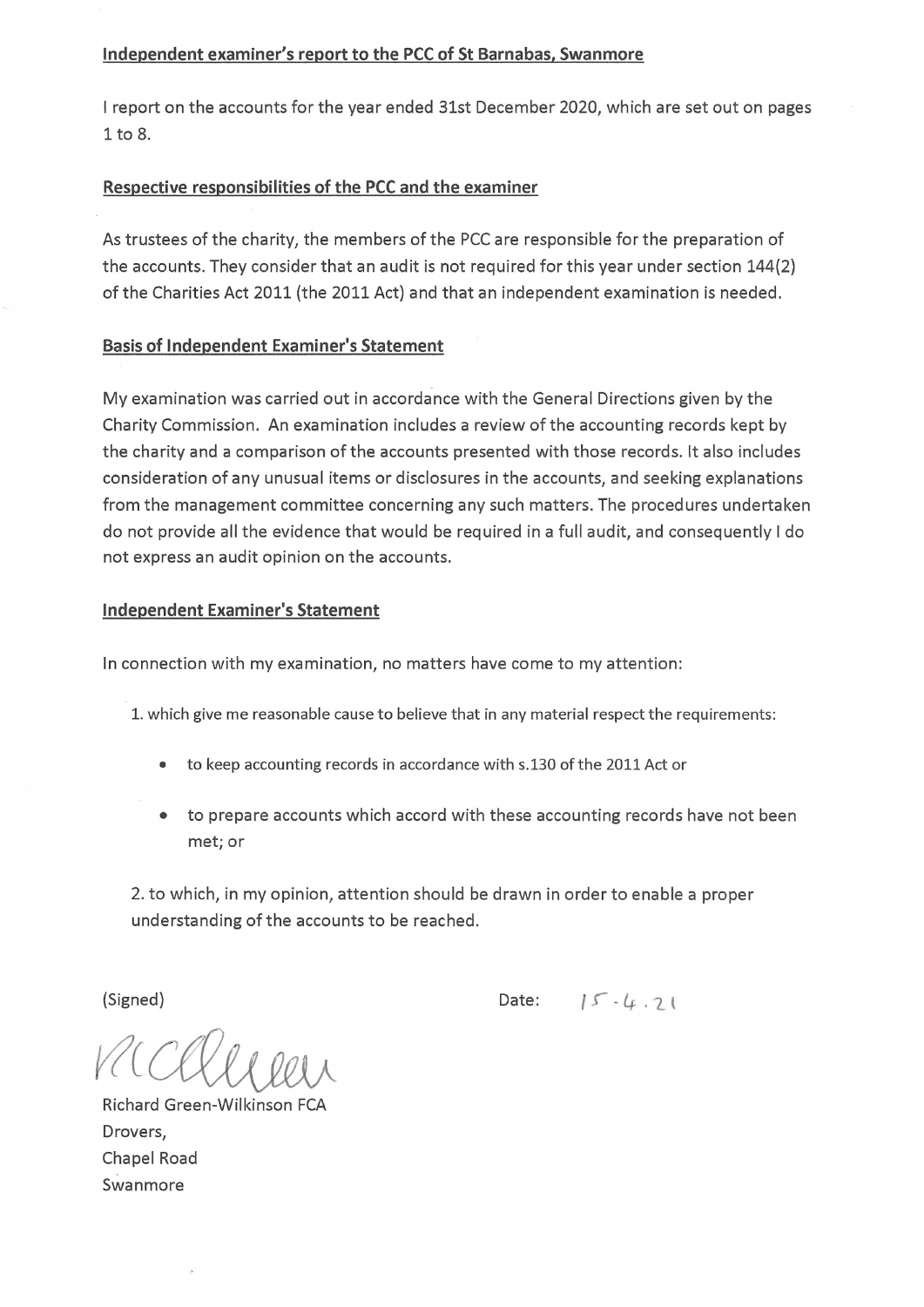# **Statement of financial activities**

|                                     |              | Unrestricted |              |              | Designated Restricted Endowment | <b>TOTAL</b> | <b>FUNDS</b> |
|-------------------------------------|--------------|--------------|--------------|--------------|---------------------------------|--------------|--------------|
|                                     |              | Funds        | <b>Funds</b> | <b>Funds</b> | <b>Funds</b>                    | 2020         | 2019         |
| <b>INCOMING RESOURCES</b>           | <b>Notes</b> | £            | £            | £            | £                               | £            | £            |
| Voluntary income                    | 2(a)         | 66,746       | 156          | 8,188        |                                 | 75,090       | 61,862       |
| Activities for generating funds     | 2(b)         | 1,002        |              |              |                                 | 1,002        | 7,110        |
| Income from investments             | 2(c)         | 71           |              |              | 10                              | 81           | 136          |
| Church activities                   | 2(d)         | 13,379       | 10,849       |              | $\overline{\phantom{a}}$        | 24,228       | 52,070       |
| <b>TOTAL INCOMING RESOURCES</b>     |              | 81,198       | 11,006       | 8,188        | 10                              | 100,401      | 121,178      |
| <b>RESOURCES EXPENDED</b>           |              |              |              |              |                                 |              |              |
| Cost of generating voluntary income |              |              |              |              |                                 |              |              |
| Church activities                   | 3(a)         | 90,191       | 10,161       | 1,498        |                                 | 101,850      | 123,837      |
| Fundraising trading costs           | 3(b)         |              |              |              |                                 |              |              |
| Governance costs                    | 3(c)         |              |              |              |                                 |              |              |
| <b>TOTAL RESOURCES EXPENDED</b>     |              | 90,191       | 10,161       | 1,498        | $\overline{\phantom{a}}$        | 101,850      | 123,837      |
| Net incoming resources before       |              |              |              |              |                                 |              |              |
| other recognized gains & losses     |              | (8,993)      | 845          | 6,690        | 10                              | (1, 448)     | (2,660)      |
| <b>Transfer between funds</b>       |              | 4,756        | (3, 140)     | (1,606)      | (10)                            |              |              |
| Gain on investment asset value      | 5(b)         |              |              |              | 10                              | 10           | 6            |
| <b>NET MOVEMENT IN FUNDS</b>        |              | (4, 237)     | (2, 295)     | 5,084        | 10                              | (1,438)      | (2,653)      |
| Balance B/Fwd 1 January             |              | 15,473       | 21,410       | 11,219       | 293                             | 48,395       | 51,049       |
| Balance C/Fwd 31 December           |              | 11,237       | 19,115       | 16,302       | 304                             | 46.958       | 48.395       |

The figures above represent the Incoming and Outgoing Resources in these accounts of the Parochial Church Council of St Barnabas Church, Swanmore. The accounts are presented in accordance with The Charities Act 2011 and "PCC Accountability 2006 5th Edition. A guide to the SORP 2015."

The accounts are presented on an Accruals basis as in previous years.

The notes on Pages 3 to 7 form part of these accounts

Approved by the Parochial Church Council on 19 April 2021

and signed on its behalf by

Rev'd Claire Towns

Chair of PCC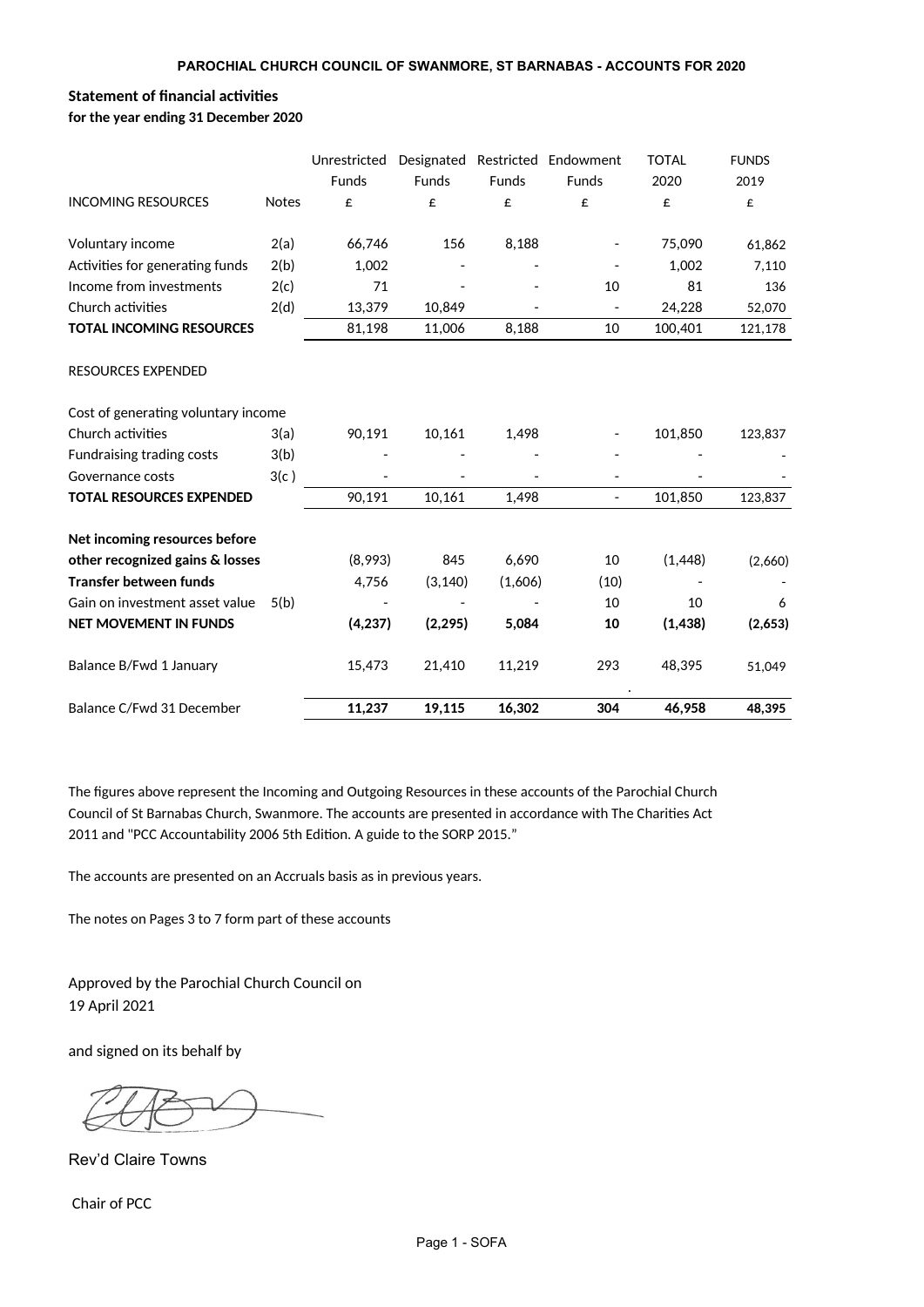# **Balance Sheet**

|                         | at 31 December 2020                         |       |        |        |
|-------------------------|---------------------------------------------|-------|--------|--------|
|                         |                                             | Notes | 2020   | 2019   |
|                         |                                             |       | £      | £      |
| <b>FIXED ASSETS</b>     |                                             |       |        |        |
|                         | Tangible                                    | 5(a)  | 7,040  | 4,625  |
|                         | Investment                                  | 5(b)  | 304    | 293    |
|                         |                                             |       | 7,344  | 4,918  |
| <b>CURRENT ASSETS</b>   |                                             |       |        |        |
|                         | Debtors                                     | 6(a)  | 4,492  | 3,498  |
|                         |                                             |       |        |        |
|                         | Cash at bank and in hand                    | 6(b)  | 29,088 | 32,758 |
|                         | Short term deposits                         | 6(c)  | 16,744 | 16,673 |
|                         |                                             |       | 50,324 | 52,929 |
|                         |                                             |       |        |        |
| <b>LIABILITIES</b>      | Creditors - amounts falling due in one year | 7     | 10,709 | 9,452  |
|                         | <b>NET CURRENT ASSETS</b>                   |       | 39,615 | 43,477 |
|                         |                                             |       |        |        |
| <b>TOTAL NET ASSETS</b> |                                             |       | 46,958 | 48,395 |
| <b>PARISH FUNDS</b>     |                                             |       |        |        |
|                         |                                             |       |        |        |
|                         | Unrestricted                                | 9     | 11,237 | 15,473 |
|                         | Designated                                  | 9     | 19,115 | 21,410 |
|                         | Restricted                                  | 9     | 16,302 | 11,219 |
|                         | Endowment                                   | 9     | 304    | 293    |
|                         |                                             |       |        |        |
|                         |                                             |       | 46,958 | 48,395 |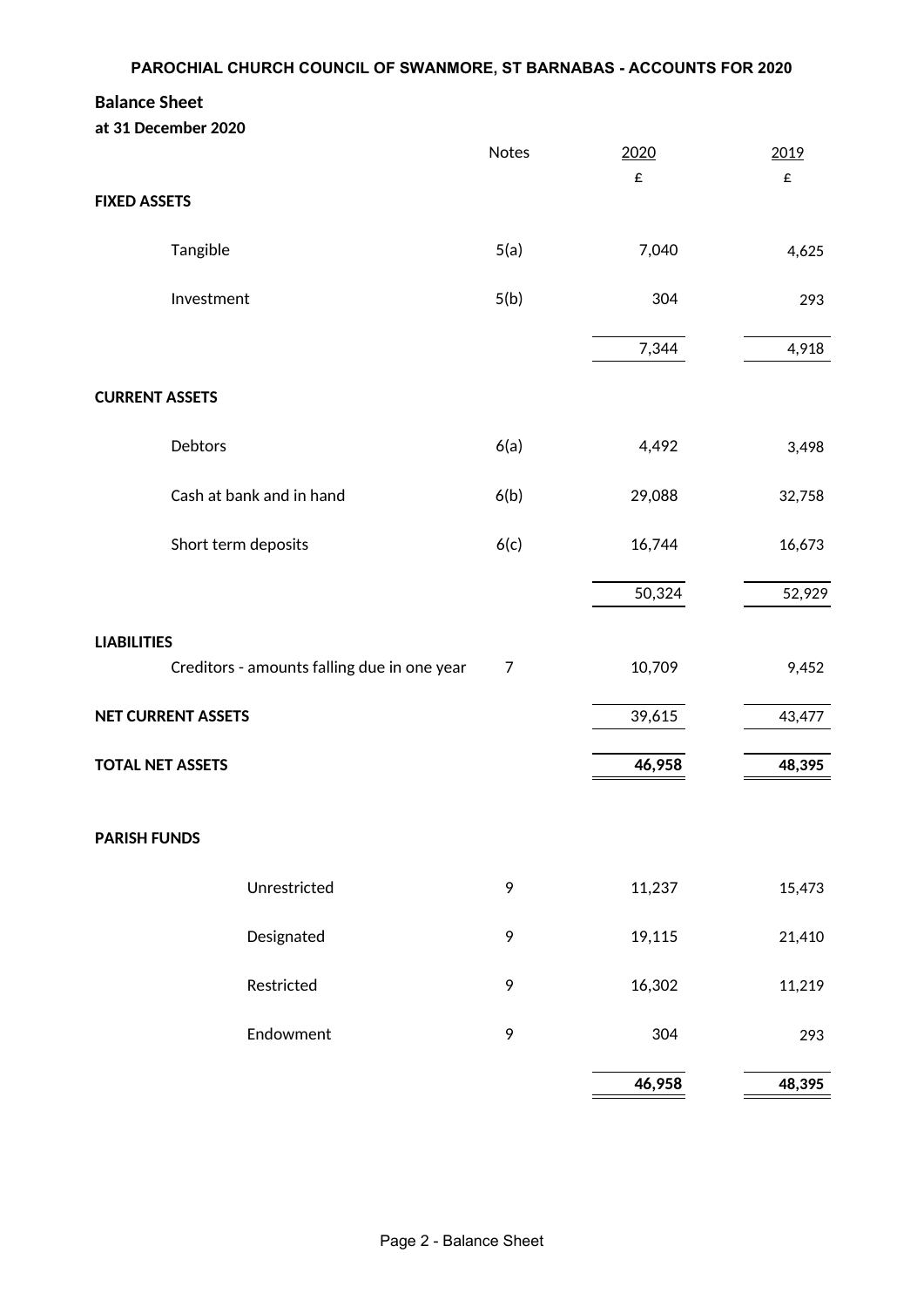#### **PAROCHIAL CHURCH COUNCIL OF SWANMORE, ST BARNABAS - ACCOUNTS FOR 2020**

#### **Notes to the nancial statements for the year ended 31 December 2020**

#### **1 ACCOUNTING POLICIES**

The financial statements have been prepared in accordance with the Charities Act 2011, the Church Accounting Regulations 2006 together with applicable accounting standards and the SORP 2015.

The financial statements have been prepared under the historical cost convention except for the valuation of investment assets, which are shown at market value. The financial statements include all transactions, assets and liabilities for which the PCC is responsible in law. They do not include the accounts of church groups that owe their main affiliation to another body, nor those that are informal gatherings of church members, except where monies raised are paid into the accounts. In which case they are dealt with and disbursed as any other transaction.

#### **Funds**

endowment may be used either as restricted or unrestricted funds depending upon the purpose for which the endowment was established. *Endowment Funds* are funds, the capital of which must be maintained; only income arising from investment of the

objects provided in the terms of the trust or bequest, and b) donations or grants received for a specific object or invited by the PCC for a specific object. The funds may only be expended on the specific object for which they were given. Any balance remaining unspent at the end of each year must be carried forward as a balance on that fund. The PCC does not usually invest separately for each fund. Where there is no separate investment, interest is apportioned to individual funds on an average balance basis. *Restricted Funds* represent a) income from trusts or endowments which may be expended only on those restricted

purposes or projects, but without any binding commitment. *Designated Funds* are monies set aside by the PCC out of its unrestricted funds for specifically designated future

*Unrestricted Funds* are general funds which can be used for PCC ordinary purpose.

#### **Incoming resources**

Planned giving, collections and donations are recognised when received. Tax refunds are recognised when the incoming resource to which they relate is received. Grants and legacies are accounted for when the PCC is legally entitled to the amounts due. Dividends are accounted for when received, interest is accrued. All other income is recognised when it is receivable. All incoming resources are accounted for gross.

#### **Resources expended**

Grants and donations are accounted for when paid over, or when awarded, if that award creates a binding or constructive obligation on the PCC. The diocesan parish share is accounted for when due. Amounts received specifically for mission are dealt with as restricted funds. All other expenditure is generally recognised when it is incurred and is accounted for gross. Accruals where regarded as constructive obligations are included

#### **Fixed assets**

Consecrated and benefice property is not included in the accounts in accordance with  $s.96(2)(a)$  of the Charities Act 1993.

Moveable church furnishings held by the vicar and churchwardens on specific trust for the PCC and which require a faculty for disposal are inalienable property, listed in the church's inventory, which can be inspected (at any reasonable time). For anything acquired prior to 2000 there is insufficient cost information available and therefore such assets are not valued in the financial statements. Individual items acquired subsequently have been in the accounts and depreciated over their economic life.

Equipment used within the church premises is depreciated on a straight-line basis over four years. However, computer and other like equipment is depreciated over three years. Individual items of equipment with a purchase price of under  $£1,000$  are written off when the asset is acquired.

*Investments* are valued as indicated on Page 6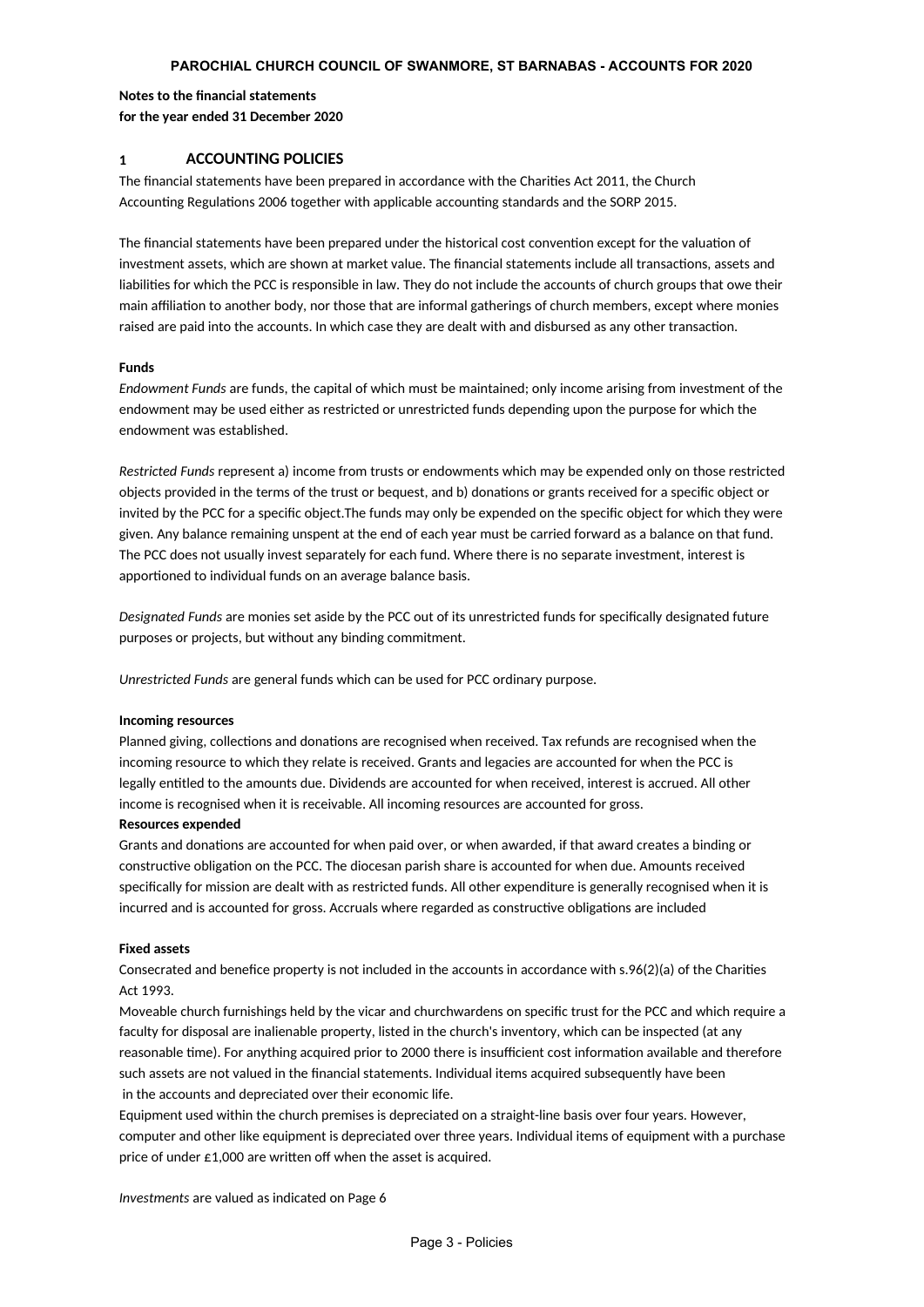## **PAROCHIAL CHURCH COUNCIL OF SWANMORE, ST BARNABAS - ACCOUNTS FOR 2020**

#### Notes to the financial statements for the year ended 31 December 2020 (continued)

### **2 INCOMING RESOURCES**

|                |                                  | Unrestricted<br><b>Funds</b> | Designated<br><b>Funds</b> | Restricted<br><b>Funds</b>   | Endowment<br><b>Funds</b>    | <b>TOTAL Funds</b><br>2020 | 2019    |
|----------------|----------------------------------|------------------------------|----------------------------|------------------------------|------------------------------|----------------------------|---------|
|                |                                  | £                            | £                          | £                            | £                            | £                          | £       |
| 2a             | <b>Voluntary income</b>          |                              |                            |                              |                              |                            |         |
|                | Planned giving:                  |                              |                            |                              |                              |                            |         |
|                | <b>Gift Aided donations</b>      | 8,816                        |                            |                              |                              | 8,816                      | 10,100  |
|                | Other donations                  | 260                          |                            |                              |                              | 260                        | 260     |
|                | Parish Giving Scheme             | 30,993                       |                            |                              |                              | 30,993                     | 31,080  |
|                | <b>Collections at services</b>   | 951                          | 56                         |                              |                              | 1,007                      | 3,937   |
|                | <b>Gift Days</b>                 |                              |                            |                              |                              |                            |         |
|                | Legacies                         |                              |                            |                              |                              | 0                          | 2,000   |
|                | Donations                        | 12,488                       |                            |                              |                              | 12,488                     | 1,199   |
|                | Grants                           | 500                          | 100                        | 8,188                        |                              | 8,788                      | 1,500   |
|                | Gift Aid via PGS                 | 7,279                        |                            |                              |                              | 7,279                      | 7,195   |
|                | Gift Aid received direct         | 5,459                        |                            |                              |                              | 5,459                      | 4,591   |
|                |                                  | 66,746                       | 156                        | 8,188                        | $\qquad \qquad \blacksquare$ | 75,090                     | 61,862  |
| 2 <sub>b</sub> | Activities for generating income |                              |                            |                              |                              |                            |         |
|                | Open Gardens & Snowdrops         |                              |                            |                              |                              | $\mathbf 0$                | 3,578   |
|                | <b>Social Events</b>             | 871                          |                            |                              |                              | 871                        | 3,085   |
|                | Concerts                         |                              |                            |                              |                              | 0                          | 307     |
|                | Other                            | 131                          |                            |                              |                              | 131                        | 141     |
|                |                                  | 1,002                        | $\blacksquare$             | $\blacksquare$               | $\blacksquare$               | 1,002                      | 7,110   |
| 2c             | Income from investments          |                              |                            |                              |                              |                            |         |
|                | Dividends & Interest             | 71                           |                            |                              | 10                           | 81                         | 136     |
| 2d             | Income from church activities    |                              |                            |                              |                              |                            |         |
|                | Parish Magazine                  | 9,333                        |                            |                              |                              | 9,333                      | 8,144   |
|                | Paterson Centre                  |                              | 3,027                      |                              |                              | 3,027                      | 9,826   |
|                | Fees                             | 1,183                        |                            |                              |                              | 1,183                      | 3,168   |
|                | <b>Memorial Path</b>             | 2,434                        |                            |                              |                              | 2,434                      | 1,854   |
|                | Barnaby's                        |                              | 7,782                      |                              |                              | 7,782                      | 28,528  |
|                | <b>Insurance Claims</b>          |                              |                            |                              |                              |                            | 353     |
|                | Miscellaneous                    | 429                          | 40                         |                              |                              | 469                        | 197     |
|                |                                  | 13,379                       | 10,849                     | $\qquad \qquad \blacksquare$ | $\blacksquare$               | 24,228                     | 52,070  |
|                | <b>Total incoming resources</b>  | 81,198                       | 11,006                     | 8,188                        | 10                           | 100,401                    | 121,178 |
|                |                                  |                              |                            |                              |                              |                            |         |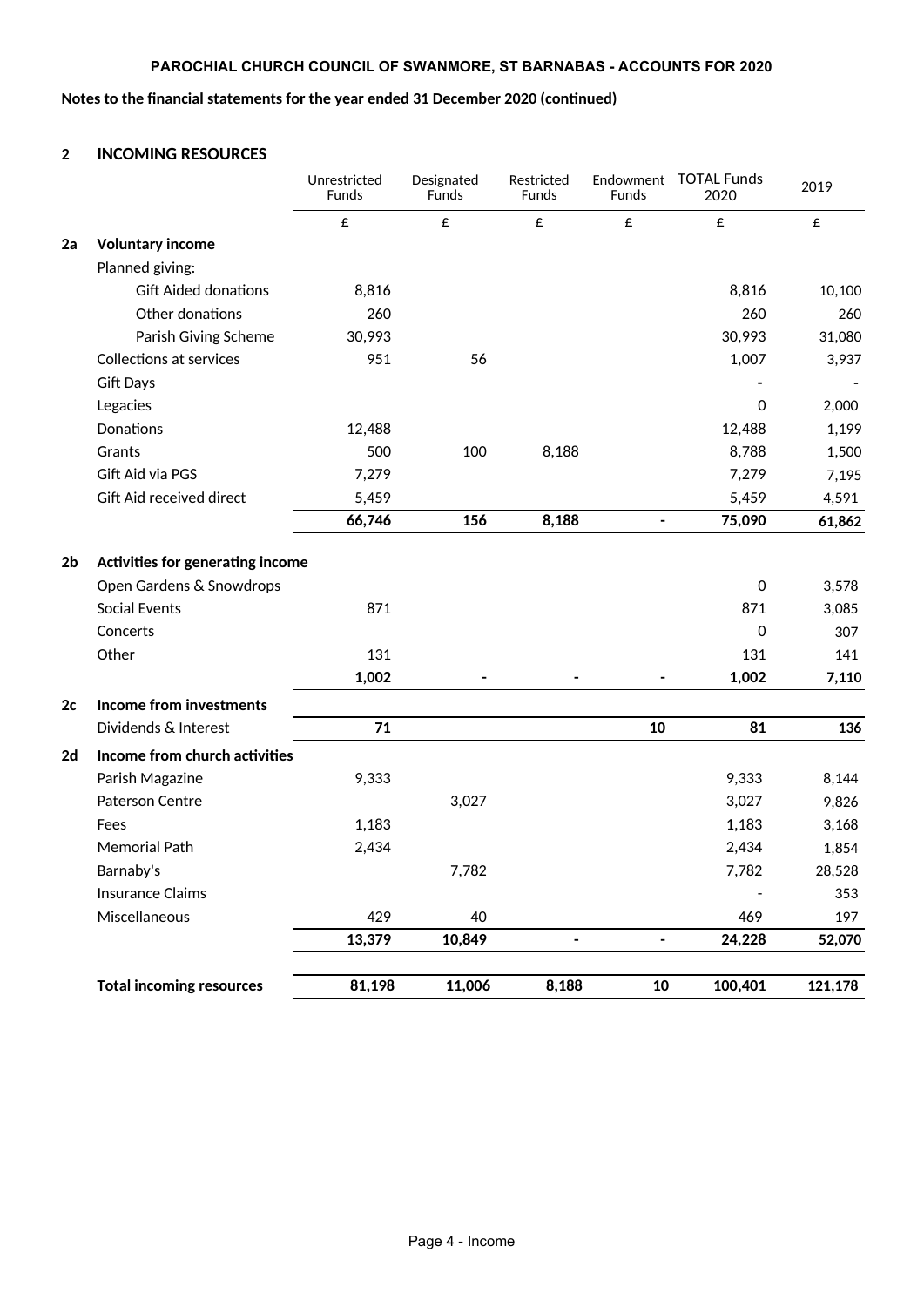# **Notes to the financial statements (continued) for the year ended 31 December 2020**

|                |                                                 | Funds          | Funds                        | <b>Funds</b>                 | <b>Funds</b>             | Unrestricted Designated Restricted Endowment TOTAL Funds<br>2020 | <b>FUNDS 2019</b>  |
|----------------|-------------------------------------------------|----------------|------------------------------|------------------------------|--------------------------|------------------------------------------------------------------|--------------------|
| 3              | <b>RESOURCES EXPENDED</b>                       | £              | £                            | £                            | £                        | £                                                                | $\pmb{\mathsf{E}}$ |
| 3a             | <b>Church Activities</b>                        |                |                              |                              |                          |                                                                  |                    |
|                | Missionary Giving from General Fund             | 342            |                              |                              |                          | 342                                                              | 405                |
|                | Charitable Donations from Barnaby's<br>Ministry |                | 155                          |                              |                          | 155                                                              | 1,988              |
|                | Diocesan Parish Share                           | 59,834         |                              |                              |                          | 59,834                                                           | 64,890             |
|                | Deanery Synod Share                             |                |                              |                              |                          | $\mathbf 0$                                                      |                    |
|                | Other ministry costs                            | 1,186          |                              |                              |                          | 1,186                                                            | 20                 |
|                | Church running & maintenance                    |                |                              |                              |                          |                                                                  |                    |
|                | Insurance                                       | 2,767          |                              |                              |                          | 2,767                                                            | 2,659              |
|                | <b>Utilities</b>                                | 5,160          | 1,332                        |                              |                          | 6,492                                                            | 7,035              |
|                | Repairs & maintenance                           | 7,711          | 625                          | 1,447                        |                          | 9,783                                                            | 14,713             |
|                | Depreciation                                    | 2,938          |                              |                              |                          | 2,938                                                            | 2,600              |
|                | Church services & music                         | 683            |                              |                              |                          | 683                                                              | 1,135              |
|                | Youth & Children's Work                         |                | 87                           |                              |                          | 87                                                               | 361                |
|                | Churchyard                                      | 3,010          |                              |                              |                          | 3,010                                                            | 1,898              |
|                | Administration/Office                           |                |                              |                              |                          |                                                                  |                    |
|                | Wages, honoraria                                | 586            | 1,650                        |                              |                          | 2,236                                                            | 5,131              |
|                | Administration                                  | 1,094          | 10                           | 51                           |                          | 1,156                                                            | 1,297              |
|                | Parish Magazine                                 |                |                              |                              |                          |                                                                  |                    |
|                | Printing & Materials                            | 4,168          |                              |                              |                          | 4,168                                                            | 5,258              |
|                | Postage & Other                                 | 407            |                              |                              |                          | 407                                                              | 342                |
|                | <b>Barnaby's Trading Costs</b>                  |                | 3,962                        |                              |                          | 3,962                                                            | 9,640              |
|                | Barnaby's Other Costs                           |                | 2,340                        |                              |                          | 2,340                                                            | 4,466              |
|                | Professional fees & Faculties                   | 302            |                              |                              |                          | 302                                                              |                    |
|                |                                                 | 90,191         | 10,161                       | 1,498                        | $\overline{\phantom{a}}$ | 101,850                                                          | 123,837            |
| 3 <sub>b</sub> | <b>Fundraising trading costs</b>                |                |                              |                              |                          |                                                                  |                    |
|                | <b>Fundraising Activities</b>                   |                |                              |                              |                          | $\mathsf{O}\xspace$                                              |                    |
|                |                                                 | $\blacksquare$ | $\blacksquare$               | $\qquad \qquad \blacksquare$ | $\overline{\phantom{a}}$ | $\pmb{0}$                                                        |                    |
|                |                                                 |                |                              |                              |                          |                                                                  |                    |
| 3 <sub>c</sub> | Governance                                      | -              | $\qquad \qquad \blacksquare$ | $\qquad \qquad \blacksquare$ | -                        | $\mathbf 0$                                                      |                    |
|                | <b>Total resources expended</b>                 | 90,191         | 10,161                       | 1,498                        | $\mathbf 0$              | 101,850                                                          | 123,837            |

## **4** Staff costs

During the year the PCC employed a part time admin assistant and a caretaker for the Paterson Centre but no payment was large enough to attract social security costs or pension liability.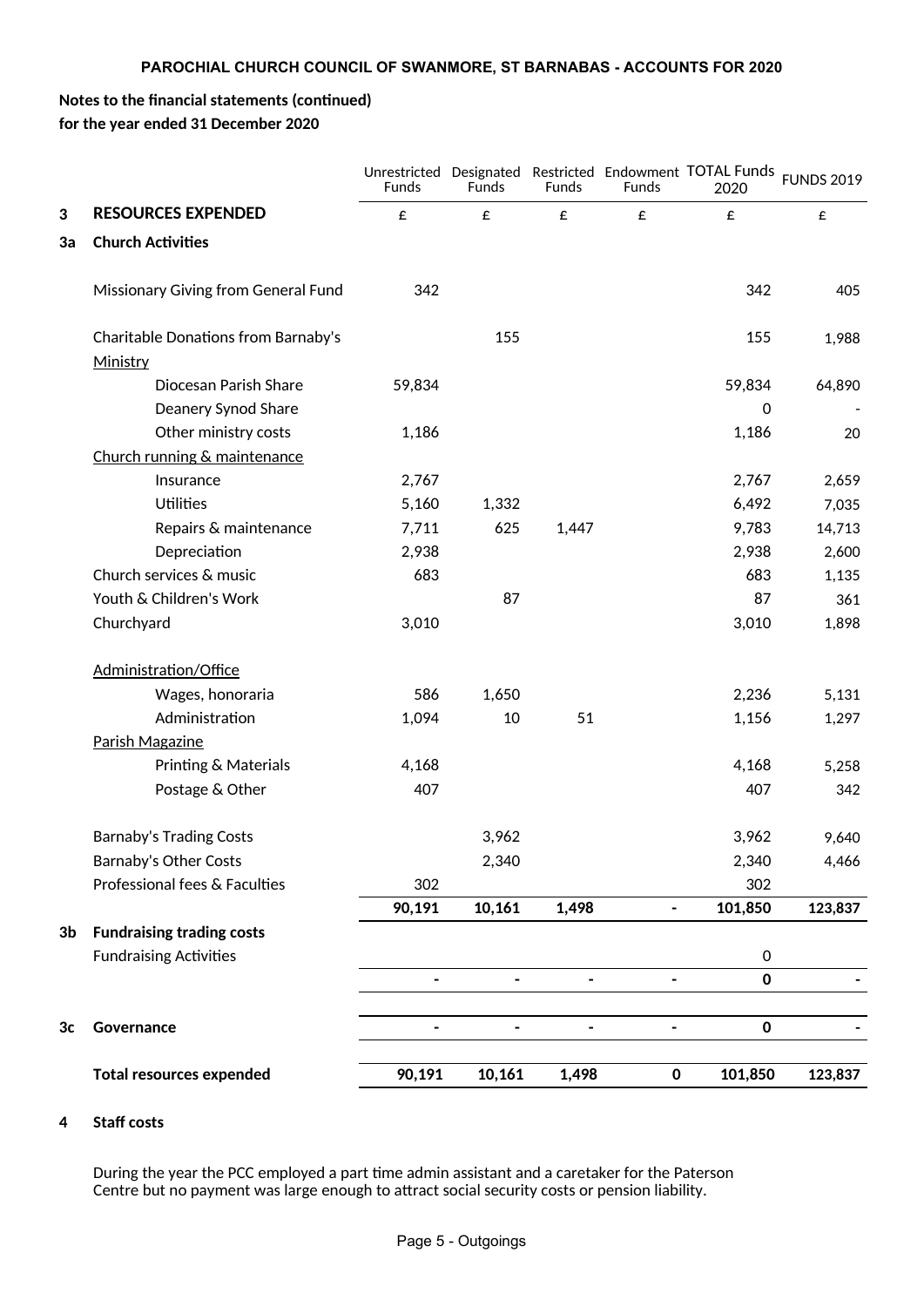### **Notes to the financial statements (continued) for the year ended 31 December 2020**

# **5 FIXED ASSETS**

**(a) Tangible**

| Asset                    | <b>Purchase</b><br>Date | Original<br>Cost | <b>Nominal</b><br>Life | Value at<br>01 Jan 20 | <b>Depreciation</b><br>Charge 2020 | Value at<br>31 Dec 20 |
|--------------------------|-------------------------|------------------|------------------------|-----------------------|------------------------------------|-----------------------|
| Flectric oven            | 1 May 17                | 1.570            | 5 years                | 650                   | 325                                | 325                   |
| Dishwasher               | 1 Apr 19                | 2.388            | 5 years                | 1,125                 | 375                                | 750                   |
| Toshiba photocopier      | 1 Oct 19                | 2,280            | 5 years                | 1,350                 | 450                                | 900                   |
| Barnaby's Boiler         | 1 Aug 20                | 2344             | 5 years                | 1500                  | 375                                | 1,125                 |
| New Carpet Barnaby's     | 14 Jan 20               | 3.676            | 5 years                |                       | 876                                | 2,800                 |
| PatCen water heater      | 1 Feb 20                | 1.018            | 3 years                |                       | 418                                | 600                   |
| Copier service agreement |                         | 660              | 3 years                |                       | 120                                | 540                   |
|                          |                         |                  |                        | 4,625                 | 2.938                              | 7,040                 |

Only consecrated and benefice property is held and these are not included (see note page 3) but insurance cover over buildings and contents is provided at a figure of  $£8.1$  million.

2 sets of Handbells are insured for £8,743 and Print Machines for £11,943.

| (b) Investments Re-valued at 31 Dec 20     | Value |      | Interest |      |
|--------------------------------------------|-------|------|----------|------|
|                                            | 2020  | 2019 | 2020     | 2019 |
|                                            |       |      |          | c    |
| Churchyard Trust 179 shares $@$ 163.84 pps | 304   | 293  | 10       |      |

Interest £9.94 transferred to General Fund for churchyard maintenance

| <b>6 CURRENT ASSETS</b>                   | Unrestricted Designated Restricted |                          |       | 2020  | 2019  |
|-------------------------------------------|------------------------------------|--------------------------|-------|-------|-------|
|                                           | funds                              | funds                    | funds |       |       |
| (a) Debtors                               | £                                  | £                        | £     | £     | £     |
| Tax recoverable                           | 4.492                              |                          |       | 4.492 | 891   |
| Overpaid fees to Diocese                  |                                    |                          |       |       | 20    |
| Paterson Centre Receipts due at 31 Dec 20 |                                    |                          |       |       | 2,588 |
|                                           | 4,492                              | $\overline{\phantom{0}}$ |       | 4.492 | 3.498 |

#### **(b) Cash at Bank and (c) Short Term Deposits**

|                         |            | (b)       | (b)       | (b)                   |        | (c)         |              |
|-------------------------|------------|-----------|-----------|-----------------------|--------|-------------|--------------|
| Account                 | Cash & Un  | Current   | Barnaby's | Paterson              | Sundav | <b>CCLA</b> |              |
|                         | cash'd chq | Account   | Account   | Centre Acct Club Acct |        | Deposit     | <b>TOTAL</b> |
| Account No              |            | 5767      | 8706      | 4887                  |        | 1408D       |              |
|                         | £          | £         | £         | £                     | £      | £           | £            |
| <b>Opening Balances</b> | 102        | 10.411    | 16,871    | 5.334                 | 41     | 16.673      | 49,431       |
| Receipts                | 61         | 91,602    | 8.311     | 7.044                 |        | 71          | 107.089      |
| Payments                |            | (95, 748) | (10, 392) | (4,548)               |        |             | (110, 688)   |
| <b>Transfers</b>        | (102)      | 3.242     | (3, 140)  |                       |        |             | $\mathbf 0$  |
| <b>Closing Balances</b> | 61         | 9.507     | 11.650    | 7,830                 | 41     | 16.744      | 45,832       |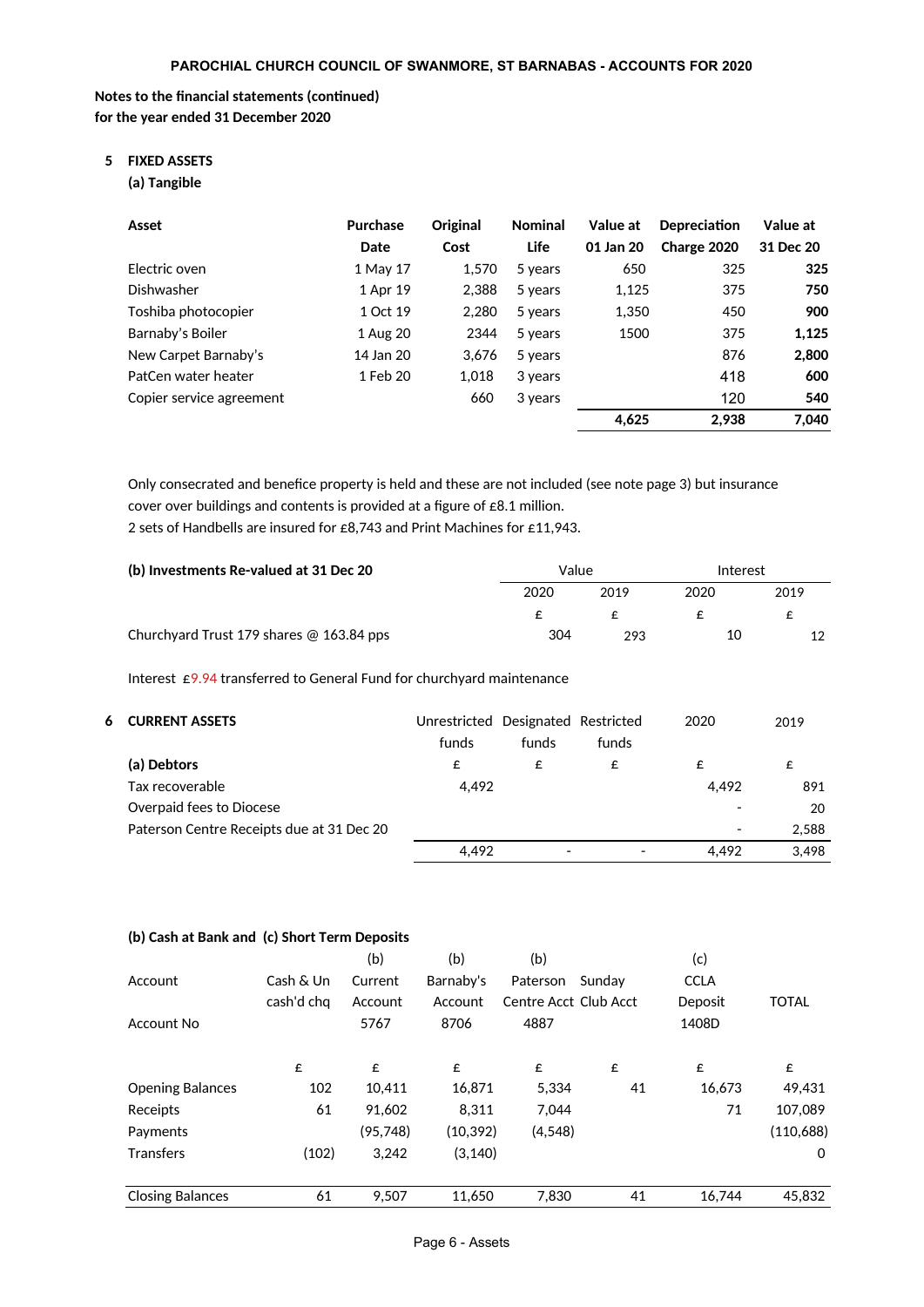# **Notes to the financial statements (continued) for the year ended 31 December 2020**

|   |                                         | Unrestricted Designated |                | Restricted                   | Total              | Total            |
|---|-----------------------------------------|-------------------------|----------------|------------------------------|--------------------|------------------|
| 7 | <b>LIABILITIES</b>                      | funds                   | funds          | funds                        | 2020               | 2019             |
|   |                                         | £                       | £              | $\pmb{\mathsf{E}}$           | $\pmb{\mathsf{E}}$ | £                |
|   | Magazine advertising revenue in advance | 6,845                   |                |                              | 6,845              | 8,405            |
|   | Fees due to Diocese                     |                         |                | 191                          | 191                |                  |
|   | Parish Share outstanding                | 899                     |                |                              | 899                | 82               |
|   | Payments due to charities and missions  |                         |                | 1,710                        | 1,710              | 965              |
|   | Unpaid invoices                         | 1,064                   |                |                              | 1,064              |                  |
|   | Amounts falling due in one year         | 8,808                   | $\blacksquare$ | 1,901                        | 10,709             | 9,452            |
| 8 | <b>ANALYSIS OF NET ASSETS</b>           | Unrestricted Designated |                | Restricted                   | Endowment          | Total            |
|   | by funds                                | funds                   | funds          | funds                        | funds              | 2020             |
|   |                                         | £                       | £              | £                            | £                  | £                |
|   | Tangible fixed assets                   | 7,040                   |                |                              |                    | 7,040            |
|   | Investment fixed assets                 |                         |                |                              | 304                | 304              |
|   | Current assets                          | 10,204                  | 19,712         | 15,916                       |                    | 45,832           |
|   | Liabilities - falling due in one year   | (15,653)                |                | 1,901                        |                    | (13, 752)        |
|   |                                         | 11,237                  | 19,115         | 16,302                       | 304                | 46,958           |
| 9 | <b>FUNDS</b>                            | Bal b/fwd               | Income         | Expenditure                  | Transfers,         | Bal at           |
|   |                                         | 31 Dec 19               |                |                              | Other gains        | 31 Dec 20        |
|   |                                         |                         |                |                              | and losses         |                  |
|   | <b>Unrestricted Funds</b>               | £                       | £              | £                            | £                  | £                |
|   | <b>General Fund</b>                     | 15,473                  | 81,198         | 90,191                       | 4,756              | 11,237           |
|   | <b>Designated Funds</b>                 |                         |                |                              |                    |                  |
|   | Flower                                  | 85                      |                |                              |                    | 85               |
|   | Sunday Club                             | 41                      | 100            |                              |                    | 141              |
|   | Children's Outreach                     | 731                     | 56             | 87                           |                    | 700              |
|   | Paterson Centre Operating               | 6,253                   | 3,067          | 3,434                        |                    | 5,885            |
|   | Barnaby's                               | 14,300                  | 7,782          | 6,639                        | (3, 140)           | 12,304           |
|   |                                         | 21,410                  | 11,006         | 10,161                       | (3, 140)           | 19,115           |
|   | <b>Restricted Funds</b>                 |                         |                |                              |                    |                  |
|   | Church Improvement                      | 1,447                   |                | 1,447                        |                    | 0                |
|   | Churchyard Maintenance                  | 1,606                   |                |                              | (1,606)            | $\boldsymbol{0}$ |
|   | <b>Disability Improvements</b>          | 5,966                   | 8,188          |                              |                    | 14,154           |
|   | Handbells                               | 1,813                   |                | 51                           |                    | 1,762            |
|   | Incumbent's Discretionary               | 387                     |                |                              |                    | 387              |
|   |                                         | 11,219                  | 8,188          | 1,498                        | (1,606)            | 16,302           |
|   | <b>Endowment Funds</b>                  |                         |                |                              |                    |                  |
|   | Churchyard Trust                        | 293                     | 20             |                              | (10)               | 304              |
|   |                                         | 293                     | 20             | $\qquad \qquad \blacksquare$ | (10)               | 304              |